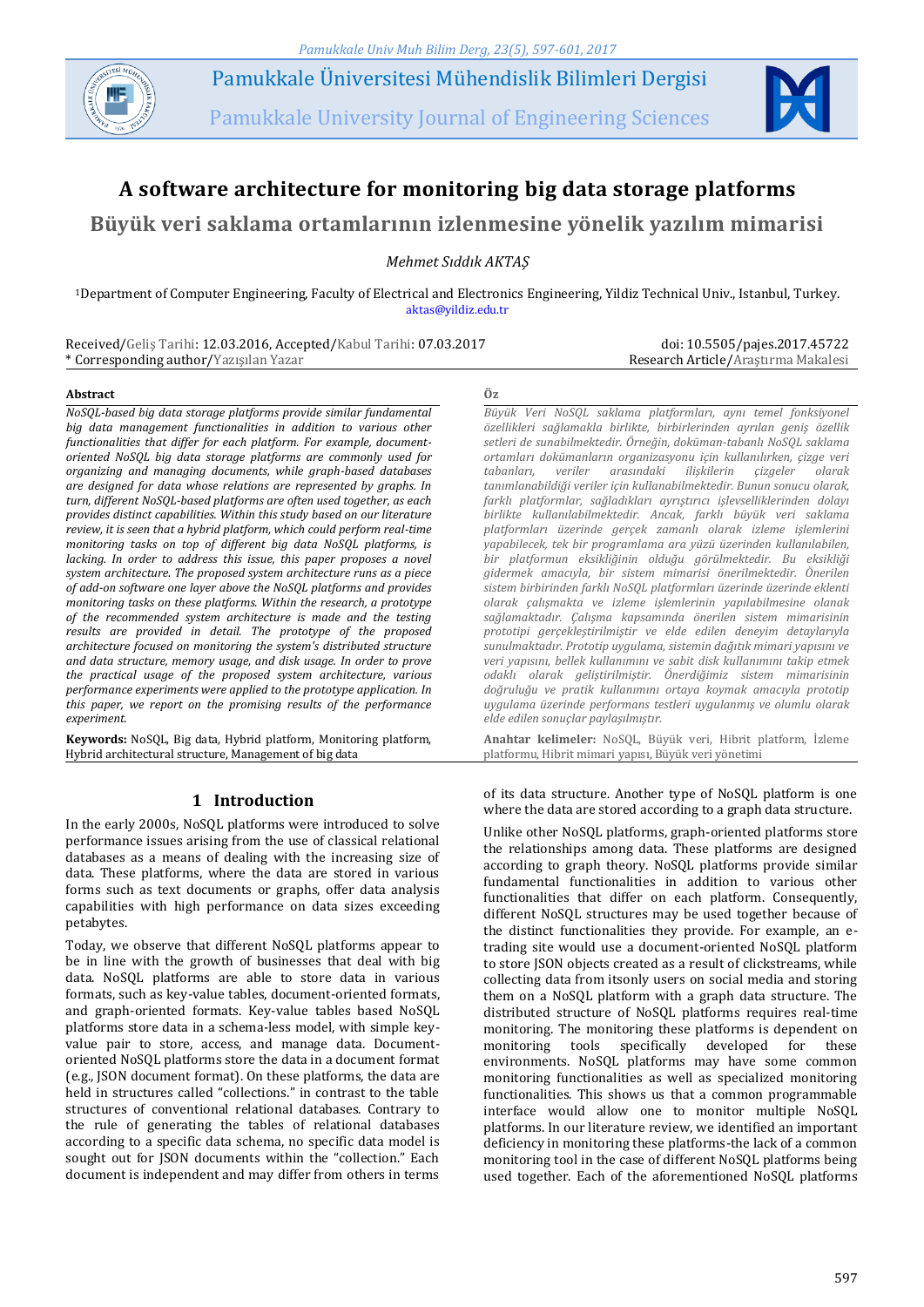has its own monitoring tools. In turn, monitoring a NoSQL platform is only possible with its respective monitoring tool. Consequently, no monitoring tool of a certain platform may be used to monitor another NoSQL platform.

To eliminate this deficiency, a monitoring platform architecture will be proposed in this paper. This architecture, which operates one level higher than NoSQL platforms as a piece of add-on software, is capable monitoring in real time common properties of NoSQL platforms in a hybrid structure. The proposed architecture was designed based on client/server architecture. A prototype was developed to show the usability of the proposed architecture. The prototype focused on monitoring the system's distributed structure and data structure, memory usage, and disk usage. The developed prototype platform is an application that enables real-time monitoring of different NoSQL databases. It enables monitoring in various reporting formats (e.g., tabular presentation and visual presentation) by retrieving data from NoSQL databases on the system. In order to prove the accuracy and practical use of the proposed system architecture, performance tests were executed on the prototype application. The results showed that such an architecture creates a negligible processing overhead. The rest of the article follows with a literature review and the definition of the research problem. Then, the proposed system architecture and its prototype will be discussed in detail. Next, the performance assessment of the prototype, followed by the presentation of results and future studies, is introduced.

# **2 Literature review**

The term "NoSQL" stands for "Not Only SQL."' An open source, light, relational database without a standard SQL interface, developed by Carlo Strozzi, was first used in 1998 [1]. In the early 2010s, when the difficulties of working with conventional databases (due to the increased size of data) became obvious, NoSQL databases gained great popularity. NoSQL database systems are distinguished by their higher scalability and unstructured data schema in comparison to relational database systems [2],[3]. While relational databases meet all the requirements of ACID (Atomicity, Consistency, Isolation, Durability), NoSQL databases do not meet them completely. Instead, they prioritize the requirements of sustainability (in case problems occur in any cluster element of the distributed system) and the requirements of preserving data integrity. NoSQL platforms provide BASE (Basically Available, Soft-state, and Eventually Consistent) principles in place of ACID principles [4]. As mentioned above, unlike tables in classical relational databases, NoSQL platforms do not hold data based on a specific data model. On the contrary—data are stored in key-value pairs in data structures such as documents or graphs. In this article, the most popular document-oriented (MongoDB [5], CouchBase [6]) and graph-oriented NoSQL (Neo4J [7]) platforms were examined.

Today's NoSQL platforms have programming interfaces that enable self-monitoring. While these platforms involve platform-specific, stand-alone, real-time monitoring tools (e.g., MongoVUE), tools are designed to work only with their corresponding NoSQL platform. There are various monitoring tools for key-value based, document-based, and graphoriented NoSQL platforms. The key-value oriented NoSQL platform Cassandra [8] uses a monitoring tool called DataStax OpsCenter [9]. OpsCenter reports on metrics such as the active and passive number of nodes, the number of read/write operations in clusters, the cluster delay, and the disk usage. The document-oriented platform MongoDB includes various monitoring tools. MongoVUE [10] is one example of these tools. A variety of statistical data about NoSQL storage nodes (shards), databases, document sets (collections), hard disk nodes, and memory usage are accessible on MongoVUE. The graph-oriented NoSQL platform Neo4J uses the JConsole monitoring tool [11]. This monitoring platform also presents data about the number of nodes, the number of data per node, and the disk usage.

In our study, we observed that different NoSQL technologies have similar monitoring functionalities. However, there exists no hybrid monitoring platform that would allow one to monitor different NoSQL platforms over a single programming interface. This missing aspect of NoSQL monitoring tools was the triggering factor for us to initiate this research.

## **3 Definition of the problem**

Today, it is obvious that almost all NoSQL platforms have specific programming interfaces to monitor their capabilities, and there exist dedicated monitoring tools that can only interact with these programming interfaces. Currently, monitoring various NoSQL platforms via one monitoring tool is not possible. This drives the need for a hybrid monitoring platform for cases where different NoSQL databases are being used together and need to be monitored. To develop a tool capable of monitoring different NoSQL platforms, the common functionalities of these platforms should be utilized. How the software architecture of a hybrid monitoring tool, working one level above the available NoSQL platforms, should work, along with how to verify it to meet such a requirement, comprises the research problem of this paper.

## **4 Proposed software architecture**

The proposed Hybrid NoSQL Monitoring Platform (HNMP) is depicted in Figure 1. As depicted in this figure, the hybrid monitoring platform runs one level above the existing NoSQL platforms. The HNMP has no dependency on technologies at the lower level. Information such as which NoSQL databases are involved and in which directory the relevant libraries (e.g., .jar files) and relevant configuration files are located in the file system is stored in a configuration file (Hybrid-Mapping.xml).

In the proposed software architecture, Facade Design Pattern In the proposed software architecture, the facade design pattern is utilized. The facade pattern provides a unified interface to a set of interfaces in a subsystem. Here, the subsystem is a cluster of various NoSQL systems. It defines a higher-level interface that makes the subsystem easier to use and wraps a complicated subsystem up in a simpler interface [12].



Figure 1: hybrid NoSQL monitoring software arcitecture.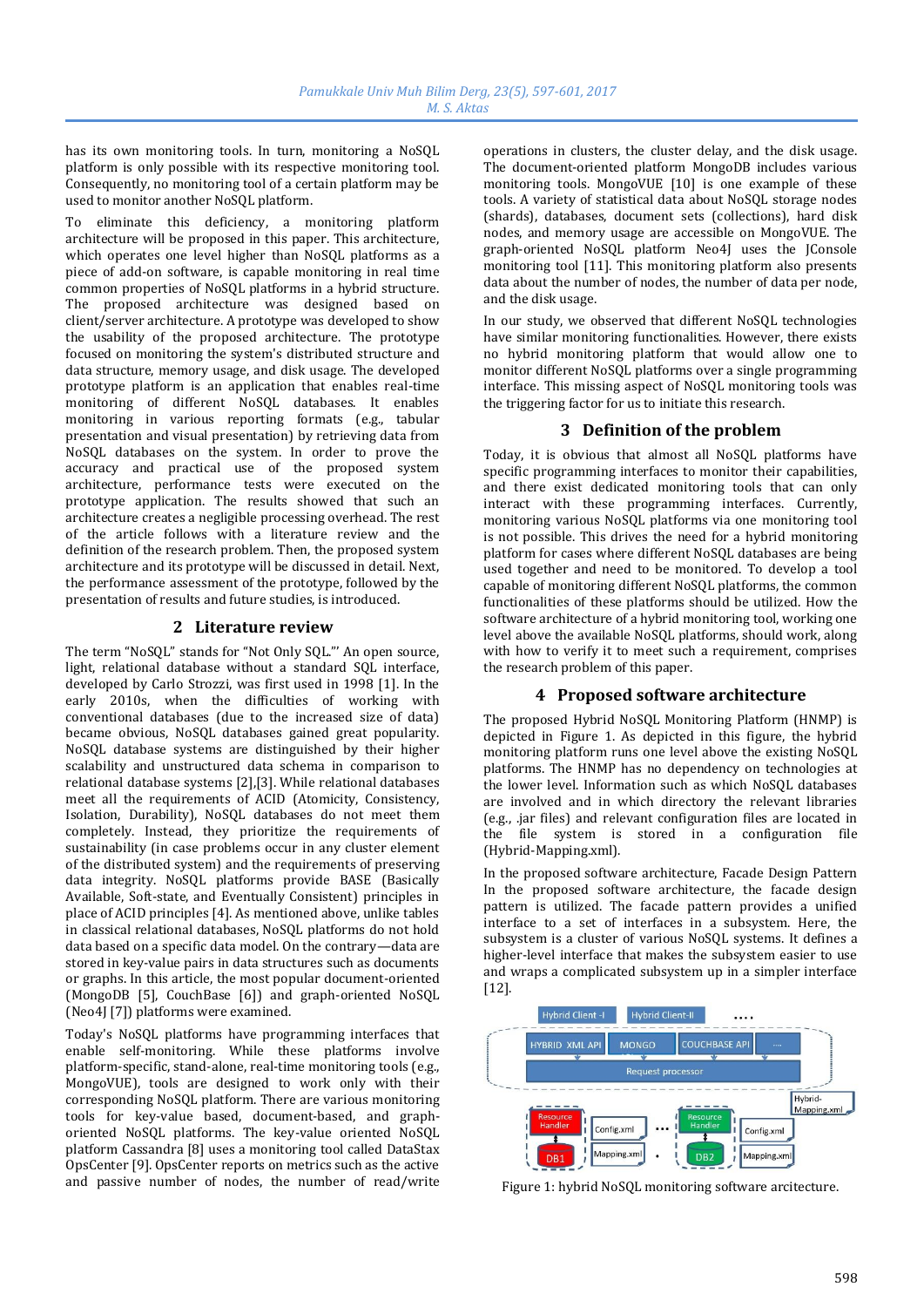In the proposed architecture, a resource handler module is used for each subsystem. The hybrid platform communicates with each resource handler module using two different configuration files: Mapping.xml and Config.xml. The first file maps the monitoring functions provided by the hybrid NoSQL monitoring tool, with monitoring functions enabled by the NoSQL technology at the lower level. The second file includes the IP addresses of the underlying NoSQL instances, which are accessible via distributed servers within the NoSQL database clusters.

The resource handler module includes the required libraries to access the database of the platform to be monitored. During the development of our proposed system's prototype, this module was realized as a Java library (.jar file format).

To identify the core monitoring functions of the HNMP, we identified the common monitoring functionalities of existing NoSQL databases. These monitoring functions are listed in Table 1. The XML API of the proposed system provides monitoring capabilities for these functions over different NoSQL platforms.

The Hybrid NoSQL Monitoring Platform uses the located resource handler library of the NoSQL databases on the next highest level and performs monitoring functions by accessing the relevant database. The facade design pattern provides a common interface for the lower-level systems' programming interfaces. Thus, the deployment of lower-level systems over a higher-level interface is enabled independently of the technologies deployed by the lower-level systems. The complexity is reduced by wrapping the complicated subsystem at the lower level. In the proposed architecture, the end-user interacts with the HNMP, which, in turn, communicates with the rest of the lower-level subsystems across the facade object.

# **5 Hybrid NoSQL monitoring functions**

As a design requirement for the system to monitor various NoSQL platforms, an examination of these platforms was required to identify common monitoring functionalities. In this study, common methods to monitor NoSQL platforms were classified under three main categories: methods to monitor general information related to the system's distributed structure and data structure; methods to monitor memory usage; and methods to monitor disk usage.

As mentioned earlier, the HNMP uses the Mapping.xml file to map these hybrid monitoring functions to their corresponding implementations in the resource handler modules specific to each NoSQL platform. Table 1 shows examples of the hybrid monitoring methods and their corresponding monitoring functions in the corresponding NoSQL systems. Detailed information on these monitoring functions is provided below.

- 1. Methods to monitor general information related to the system's distributed structure and data structure are the methods commonly developed for NoSQL platforms to inquire about the nodes involved in these platforms, the number of active/passive nodes, and the data structures of platforms such as the database list,
- 2. Methods to monitor memory usage are the methods commonly developed for NoSQL platforms to inquire about the memory usage data of nodes,
- 3. Methods to monitor disk usage are the methods commonly developed for NoSQL platforms to inquire about the disk usage data of nodes.

# **6 Prototype implementation**

A prototype software was developed to show the usability of the Hybrid NoSQL Monitoring Platform architecture. The MongoDB and CouchBase NoSQL platforms were deployed as subsystems in the prototype, which was created with the Java programming language.

Figure 2 illustrates the usage scenario of the prototype system. The developed prototype implements the Hybrid NoSQL Monitoring Platform functions with a restful-based web service that can be accessed via user applications. The Hybrid Platform Web Service provides a programming interface that enables one to monitor various NoSQL platforms on a single platform. This interface can be used through a web-based application that we have developed under the scope of this prototype. This client application was implemented with PrimeFaces technology and demonstrates how to interact with the hybrid platform.

As shown in Figure 2, the system accesses each NoSQL database through APIs provided by the NoSQL database. This API is packaged within the resource handler of the corresponding NoSQL database. The resource handler module is used to access data about the platform's database.



Figure 2: The usage scenario for hybrid NoSQL monitoring tool.

Tablo 1: An example of mapping hybrid monitoring functions and NoSQL monitoring functions.

|                                 | MongoDB monitoring functions | MongoDB              | MongoDB monitoring functions |
|---------------------------------|------------------------------|----------------------|------------------------------|
|                                 |                              | monitoring functions |                              |
| System's monitoring functions   | getServerStatus()            | getServerStats()     | serverStatus()               |
| Memory Usage monitoring         | getMem()                     | getRamHdd()          | MemoryStatus()               |
| functions                       |                              |                      |                              |
| Disk Usage monitoring functions | getDBStats∩                  | getNodeStats()       | DBStatus()                   |
|                                 |                              |                      |                              |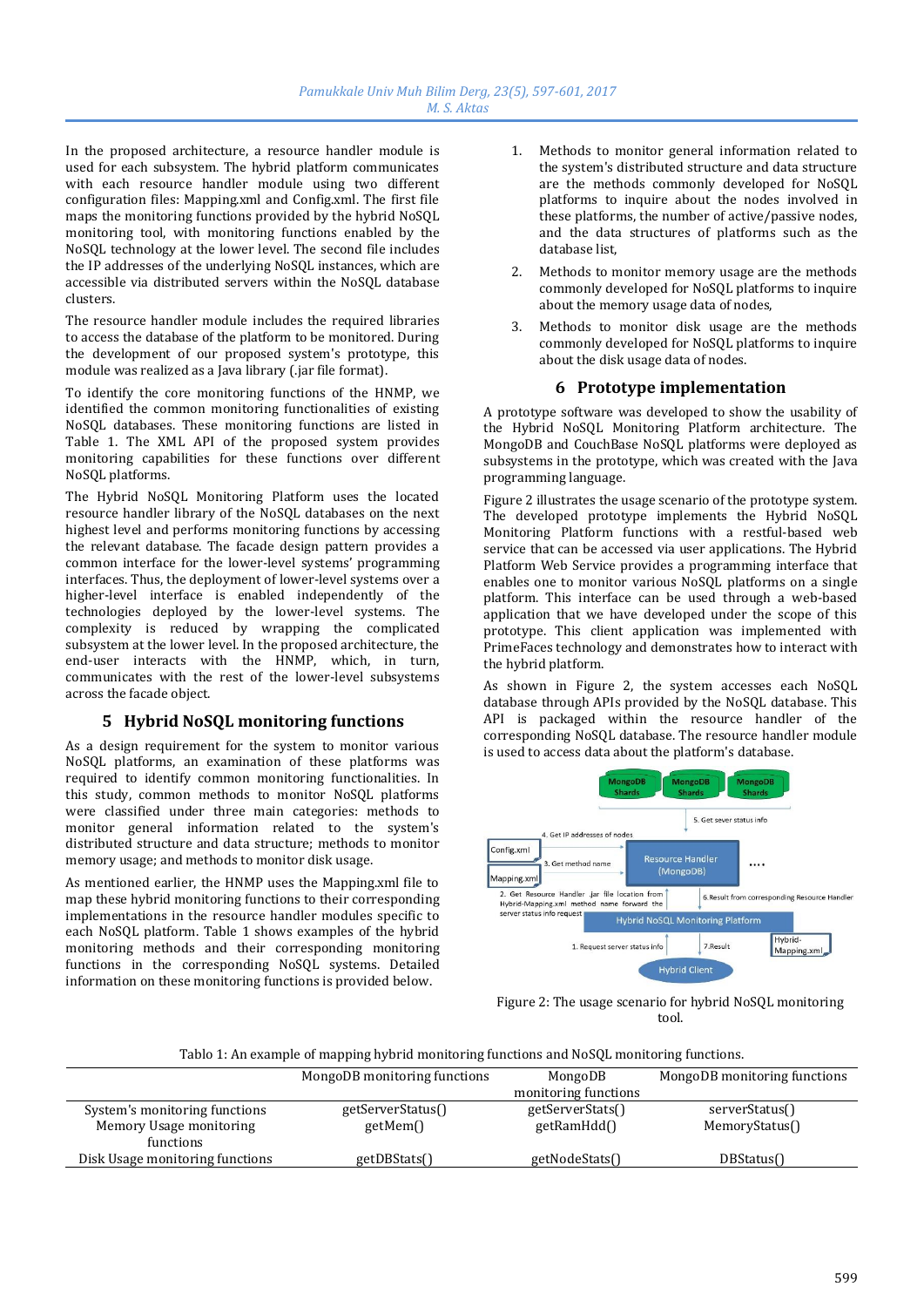The system retrieves the resource handler data of the NoSQL platform to be monitored from the Hybrid-config.xml file, shown in Appendix 1. As mentioned previously, the resource handlers are packed as ".jar" files. Each resource handler has a standard programming interface that is externally accessible and contains code related to platform-specific monitoring methods.

For each resource handler to be added to the system, two configuration files should be created. Mapping.xml is the configuration file where hybrid monitoring methods and lower-level systems' monitoring methods are mapped. An example of the Mapping.xml file is shown in Appendix 2. The other file to be used by the system (i.e., Config.xml) contains the IP addresses of the nodes on the NoSQL platform. An example of the Config.xml file is provided in Appendix 3. The system acquires the IP addresses of the nodes to be monitored by reading the Config.xml file, and it monitors the NoSQL databases on these nodes.

#### **7 Evaluation**

Performance tests were conducted to test system availability. The initial results of the Hybrid NoSQL Monitoring platform were first discussed in [13]. The technical details of the computers used in these tests are as follows. The processor used was Intel Core i7 3630QM, equipped with 2. 4 GHz. The memory of the server was 8GM RAM, and the size of the hard drive was 750 GB. We used Java version 1. 8. 0\_25 in our implementation. Throughout the tests, nano.Time() was used as the Java timing function [14]. Seven different tests were performed to measure the system performance. In other words, the execution is repeated seven times under different message-loads. In each test, the average delay time in sending a monitoring request and obtaining the results was measured. These tests were repeated for Hybrid API, MongoDB, and CouchBase. The basic purpose was to show that the performance load from the hybrid structure on the system was negligible (in terms of seconds). The results are depicted in Figure 3.



Figure 3: Hybrid restful API performance evaluation results. X-axis stands for iteration number. Y-axis stands for time in milliseconds.

The first three tests were performed for low-scale request volumes. Over one hundred observations, the results indicate that a MongoDB monitoring request for server statustakes 677 ms, while the same type of CouchDB monitoring request takes 302 ms. On the other hand, Hybrid Monitoring reqest for server status takes only 986 ms. These results show that our proposed hybrid platform generates a negligible load on NoSQL platforms. The rest of the test results indicate that if the number of sequential requests on the system increases, the delay time increases exponentially. The main reason for this is that as the simultaneous connection size increases, the system starts using more threads from the thread pool. In turn, this creates an additional need for time for the operating system to perform thread scheduling runs and prioritize the threads.

#### **8 Conclusions and future work**

Within the scope of this study, a system architecture was proposed for a hybrid platform that performs real-time monitoring on various big data platform systems. The proposed software architecture runs as a piece of add-on software on NoSQL platforms and provides monitoring tasks without any necessary additional development on these platforms. In our study, we created a prototype of our proposed system architecture. In order to prove the practical usage of the proposed system architecture, performance tests were executed on the prototype application. The test results indicate that the load generated by the Hybrid NoSQL Monitoring Platform is negligible. Testing this system on various types of NoSQL environments will be among our future projects.

# **9 Acknowledgments**

We would like to thank Oguz Aydin and Yusuf Onder for their contribution to this study. Financial support was provided by the TUBITAK project numbered 114E781 and titled "Development of Methods for the Identification of Disinformation and Copyright Violations in Social Media Software with Provenance."

## **10References**

- [1] Han J. "Survey on NoSQL database". *6th International Conference on Pervasive Computing and Applications*, Port Elizabeth, South Africa, 26-28 October 2011.
- [2] Leavitt N. "Will NoSQL databases live up to their promise?". *Computer Magazine,* 43(2), 12-14, 2010.
- [3] Muthukkaruppan K. "Storage ınfrastructure behind facebook messages". *Proceedings of International Workshop on High Performance Transaction Systems,* New york, NY, 2011.
- [4] Pritchett D. "BASE: An acid alternative". *File Systems and Storage*, 6(3), Pages 48-55, 2008.
- [5] Wei-ping Z, Ming-xin L, Huan C. "Using mongoDB to implement textbook management system instead of MySQL". *3rd IEEE International Conference on Communication Software and Networks*, Xi'an, China, 2011.
- [6] Yishan L. "A performance comparison of SQL and NoSQL databases". *IEEE Pacific Rim Conference*, Victoria, BC, Canada, 2013.
- [7] Angles R. "A Comparison of current graph database models". *IEEE 28th International Conference on Data Engineering Workshops*, Arlington, VA, USA, 2012.
- [8] Tudorica B, Bucur C. "A comparison between several NoSQL databases with comments and notes". *10th Roedunet International Conference*, Iasi, Romania, 2011.
- [9] Mishra V. *Beginning Apache Cassandra Development*, 1st Edition, New York, NY, Apress, 2014.
- [10] Griffin M. A Preliminary Exploration of Database Performance for Use With 'big data' projects in the aviation industry. Master Thesis, School of Science LYIT, Gortlee, Letterkenny, Co. Donegal, Ireland 2014.